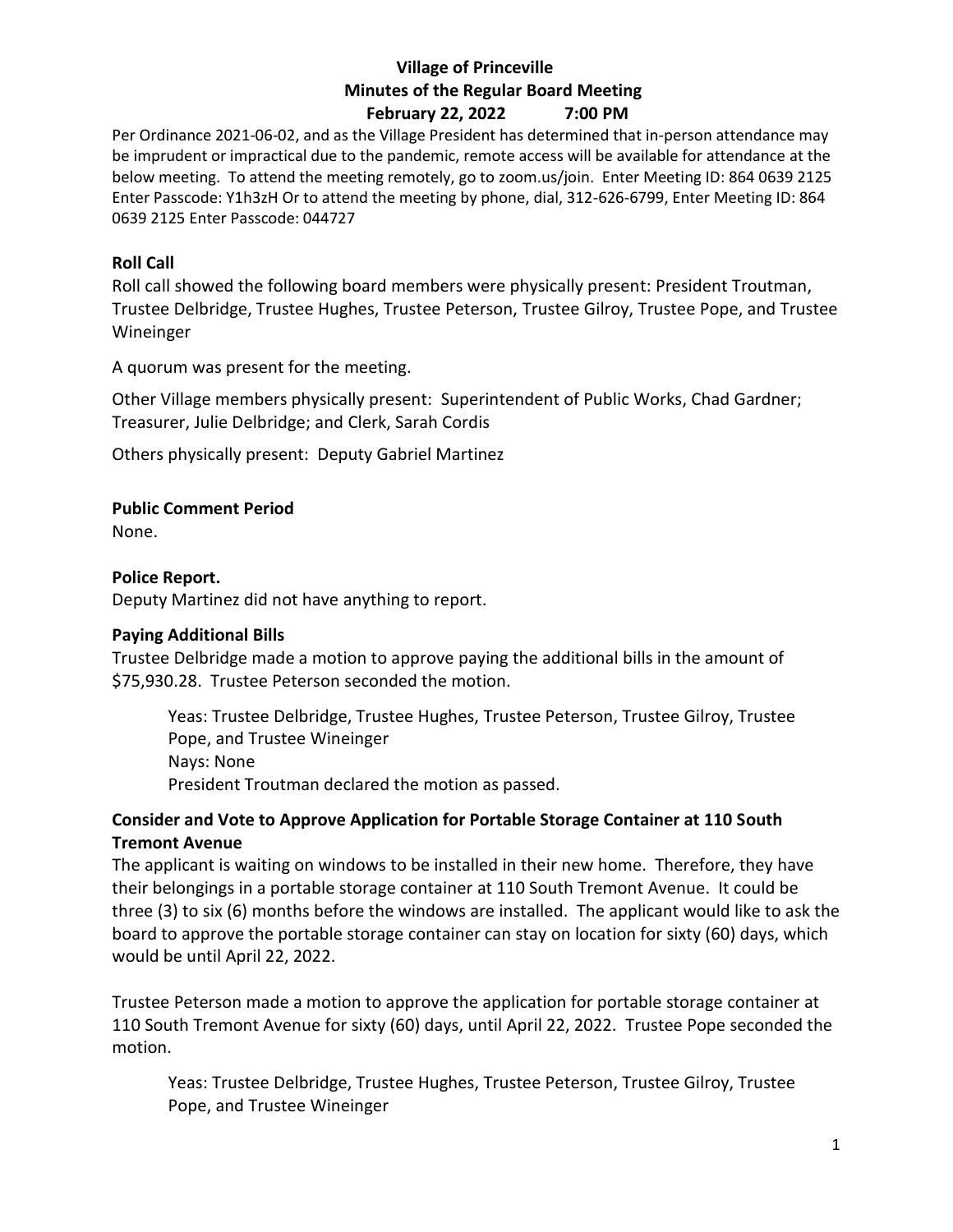Nays: None President Troutman declared the motion as passed.

**Consider and Vote to Approve Dexter Plat of Survey (Subdivision Plat for PIN 03-05-400-077)** Trustee Delridge made a motion to approve the dexter plat of survey (Subdivision Plat for PIN 03-05-400-077). Trustee Gilroy seconded the motion.

Yeas: Trustee Delbridge, Trustee Hughes, Trustee Peterson, Trustee Gilroy, Trustee Pope, and Trustee Wineinger Nays: None President Troutman declared the motion as passed.

## **Board Discussion - Should Residents Who Are Not Connected to the Village Sewer System Pay the \$2.00 Monthly Sewer Technology Fee.**

President Troutman said that it did not seem fair to charge residents for something that they do not participate in. A list of residences was reviewed. He suggested not charging those on the list the \$2.00 monthly sewer technology fee. Any fees that have already been paid should be credited on their next bill.

Trustee Gilroy made a motion that those residents who are not connected to the Village sewer system should not be charged the \$2.00 monthly sewer technology fee, and should be credited what they have already paid on a future monthly water bill. Trustee Peterson seconded the motion.

Yeas: Trustee Delbridge, Trustee Hughes, Trustee Peterson, Trustee Gilroy, Trustee Pope, and Trustee Wineinger Nays: None President Troutman declared the motion as passed.

## **Consider and Vote on a Resolution Authorizing Execution of a Service Agreement with the Lowest Responsible Bidder for the Supply of Electricity for Residential and Small Commercial Retail Customers Who Do Not Opt Out of Such a Program**

President Troutman said that authorization of execution of a service agreement with the lowest bidder for the supply electricity is necessary because when bids come in, President Troutman and Superintendent Gardner can authorize the agreements.

Trustee Delbridge made a motion to approve a resolution authorizing execution of a service agreement with the lowest responsible bidder for the supply of electricity for residential and small commercial retail customers who do not opt out of such a program. Trustee Gilroy seconded the motion.

Yeas: Trustee Delbridge, Trustee Hughes, Trustee Peterson, Trustee Gilroy, Trustee Pope, and Trustee Wineinger Nays: None President Troutman declared the motion as passed.

# **Consider and Vote to Approve Ordinance Increasing Video Gaming Terminal Registration Fee.**

President Troutman stated the State increased the maximum amount that the Village can impose on registering video gaming terminals from \$25.00 to \$250.00 this past year. To be consistent with this new law, half will need to be paid by the operator and half by the local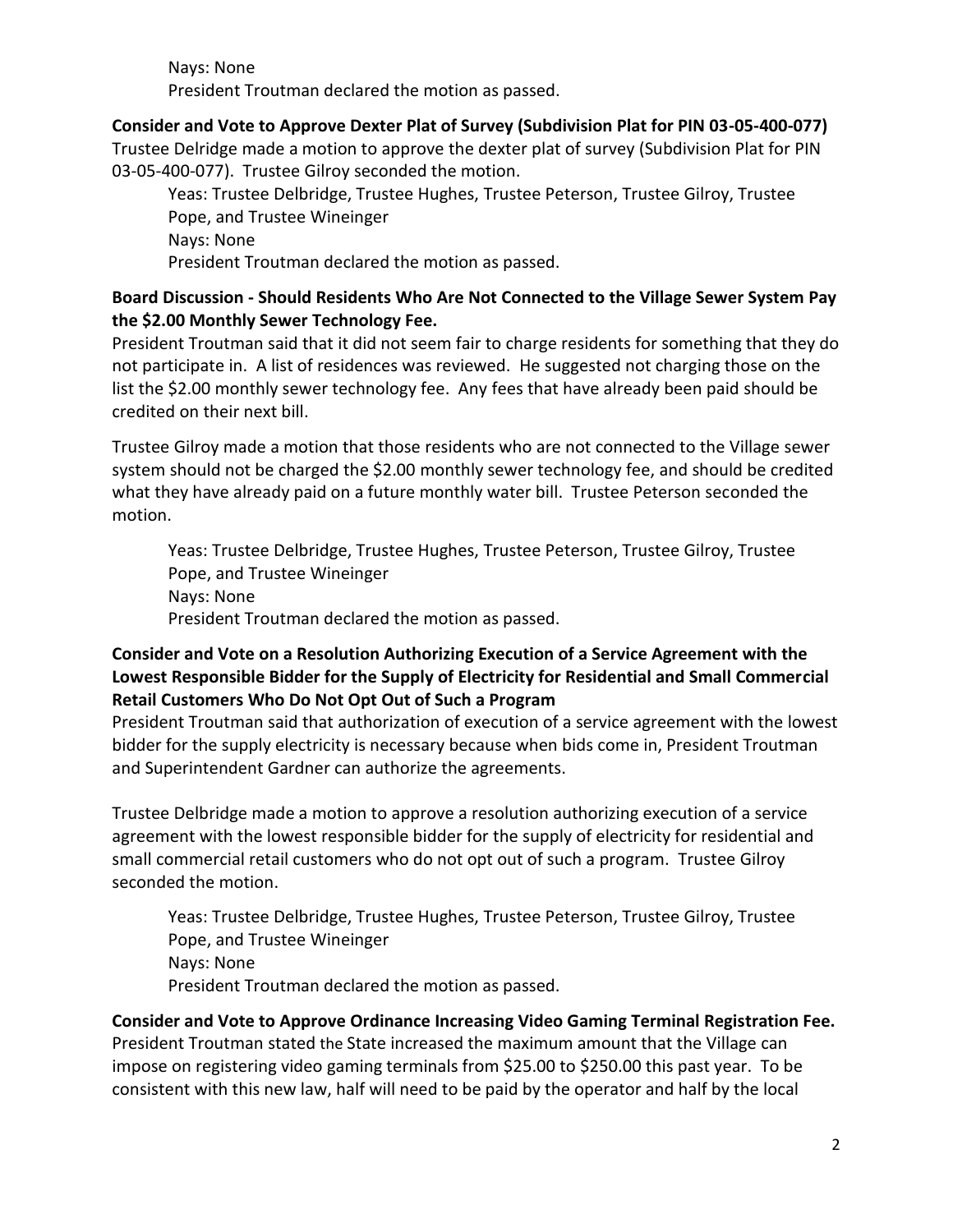establishment. He suggested raising the gaming fee from \$25.00 per machine to \$250.00 per machine, per the suggestion from the Village attorney.

Trustee Gilroy made a motion to approve the ordinance increasing the video gaming terminal registration fee from \$25.00 per machine to \$250.00 per machine. Trustee Pope seconded the motion.

Yeas: Trustee Delbridge, Trustee Hughes, Trustee Peterson, Trustee Gilroy, Trustee Pope, and Trustee Wineinger Nays: None President Troutman declared the motion as passed.

### **Committee Reports**

**Health and Safety** – President Troutman stated that Superintendent Garner has two daughters on his health insurance plan, both who live outside of the State of Illinois. (The current HMO health insurance plan does not cover those living outside of Illinois. Only ER visits would be covered under the current insurance.) Superintendent Gardner asked if his health insurance could be switched to a PPO option, and if Consociates, the secondary insurance the Village had, could be added back to the Village plan to cover his deductibles. The PPO option would be an additional \$600 payment. Adding Consociate insurance back in would cost \$50 a month for the Village.

Treasurer Delbridge said there was a \$750 drop to the Village insurance as she did not add a family member to her plan as she had done in the past.

Trustee Hughes commented that with Julie no longer adding a family member to her insurance and the additional proposed cost for PPO, that it would really be a 'wash', and she was comfortable with the Village adding a PPO option to the Village Employees health insurance.

## **Consider and Vote to Approve Adding a PPO Option to the Village Employees Health Insurance.**

Trustee Hughes made a motion to approve adding a PPO option to the Village Employees Health Insurance, and adding Consociates back into the Village's health insurance. Trustee Peterson seconded the motion.

Abstain: Trustee Delbridge Yeas: Trustee Hughes, Trustee Peterson, Trustee Gilroy, Trustee Pope, and Trustee Wineinger Nays: None President Troutman declared the motion as passed.

**Water/Sewer** – Kevan Cooper, with Bruner, Cooper & Zuck, Inc. joined the water and sewer committee meeting. He shared a Village map that had orange dots where the areas of sewer need to be fixed. Some of the proposed upgrades include - storm water lagoon, larger pump, sand filters, aeriation for lagoon, and rerouting some storm water. Estimated to be a \$5 million project.

With the \$5 million cost, some loan options were reviewed. There would be a 15% forgiveness off the top from the EPA. Typical loan is 20-year term, which would result in a \$30 per month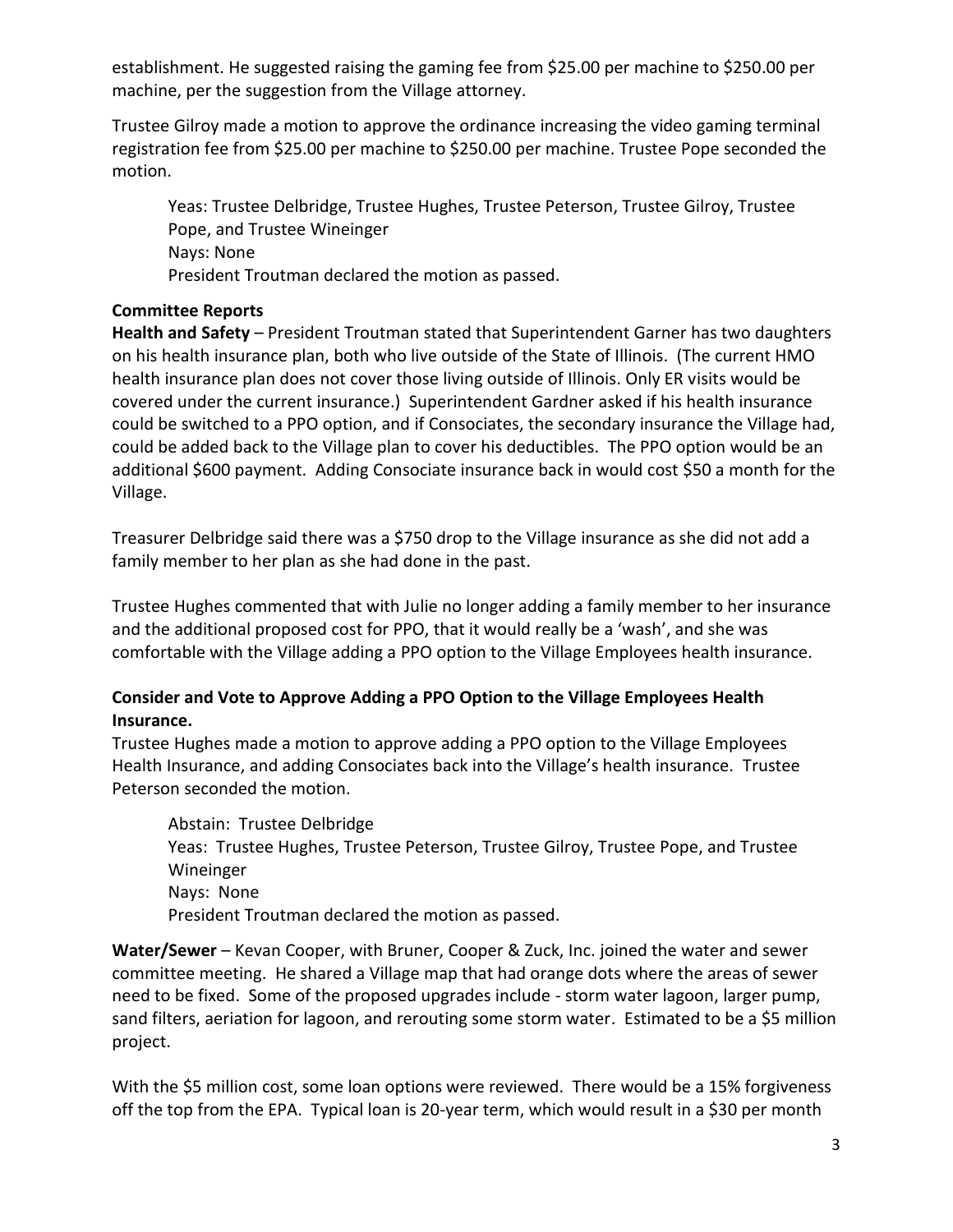increase for sewer rates. A 30-year loan would increase the sewer rates by \$20 per month. Superintendent Gardner said the sewer plants are in the TIF district, and there might be a possibility of using TIF money. President Troutman would like to move forward with the paperwork to create a TIF 4. Need to know the increments/values of TIF 1 so they are not taking everything from TIF 4.

Superintendent Gardner said there would be up-front costs, the engineering design, etc. Such costs can be reimbursable through a loan.

A property committee meeting was set for March 7th at 6:00 PM.

A pool committee meeting was set for March 7th at 6:30 PM.

## **Any Action Regarding Committee Reports**

None.

## **Past Due Water Bill Review**

The past due water bill was reviewed.

## **Building Permits.**

None.

## **Report from the Superintendent of Public Works.**

- There was a water leak in the alley, north of the car wash.
- Work has started on valve replacements in treatment plant.
- Working on the budget.
	- o Will have a list/numbers at the next meeting.
- Aten Acres Development for the next phase is estimated to cost over \$500,000 for roads, sewer, etc.
	- $\circ$  Lot #22 is the only lot left Water hydrant stops behind Stephens house. No sewer to that lot. No Ameren to that lot. They will go back to their engineer to figure out what needs to be done. Water and sewer are doable but Ameren will need to figure out what the cost is to get that done. Chad will have an update at the next meeting.
	- o When the sub-division was first developed it cost \$450,000 to develop the lots.
- Pool all done. Pulled the motors out of the pumps to get the bearings and seals re-done.
- Mailboxes that were taken down by the snow plow will get replaced by the Village, unless the bottom was rotten.

## **Any Other Business to be Brought Before the Board**

President Troutman will reach out to Village attorney, Miller Hall & Triggs, to discuss the services the Village receives.

President Troutman will also talk to MCO Sullivan about ordinances/items that seem to be missed/overlooked. He is in Princeville 2-3 times a week. Trustee Pope would like to ride with him.